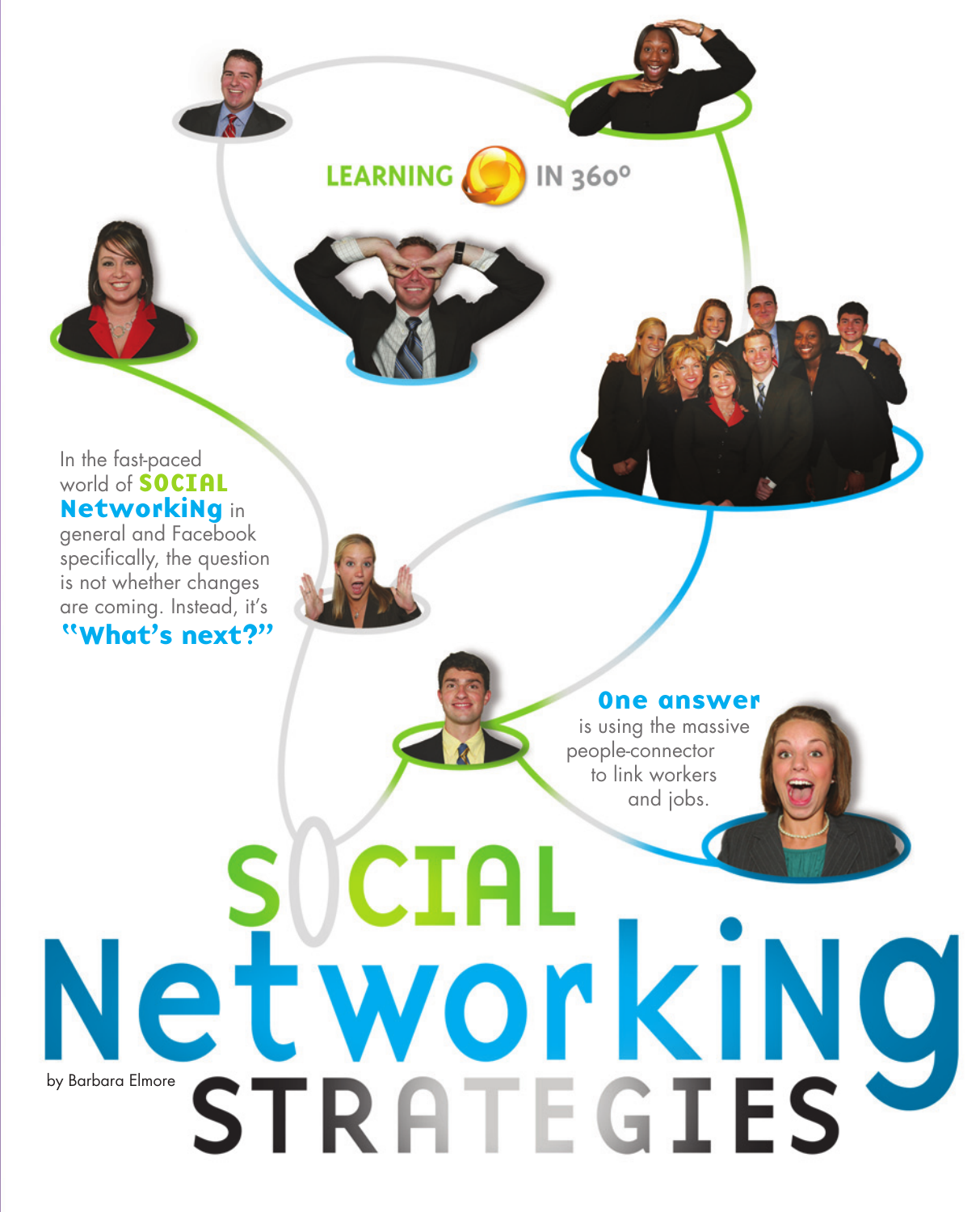## be careful about judging<br>students<br>on things students<br>annot control

 $\bullet$ 

**26 REVIEW [FALL** 

## **Research that**

Dr. Hope Koch's Management Information Systems (MIS) Leadership class conducted in early 2009 for Wal-Mart reveals that at least for students, sites like Facebook are the preferable way to find jobs. Students said they

## trust SOCIAL Networking

more than they trust company websites. And with a vast shortage of information systems workers nationwide, companies need to find new professionals by doing what recruiters have always done—go hunting where the workers are.